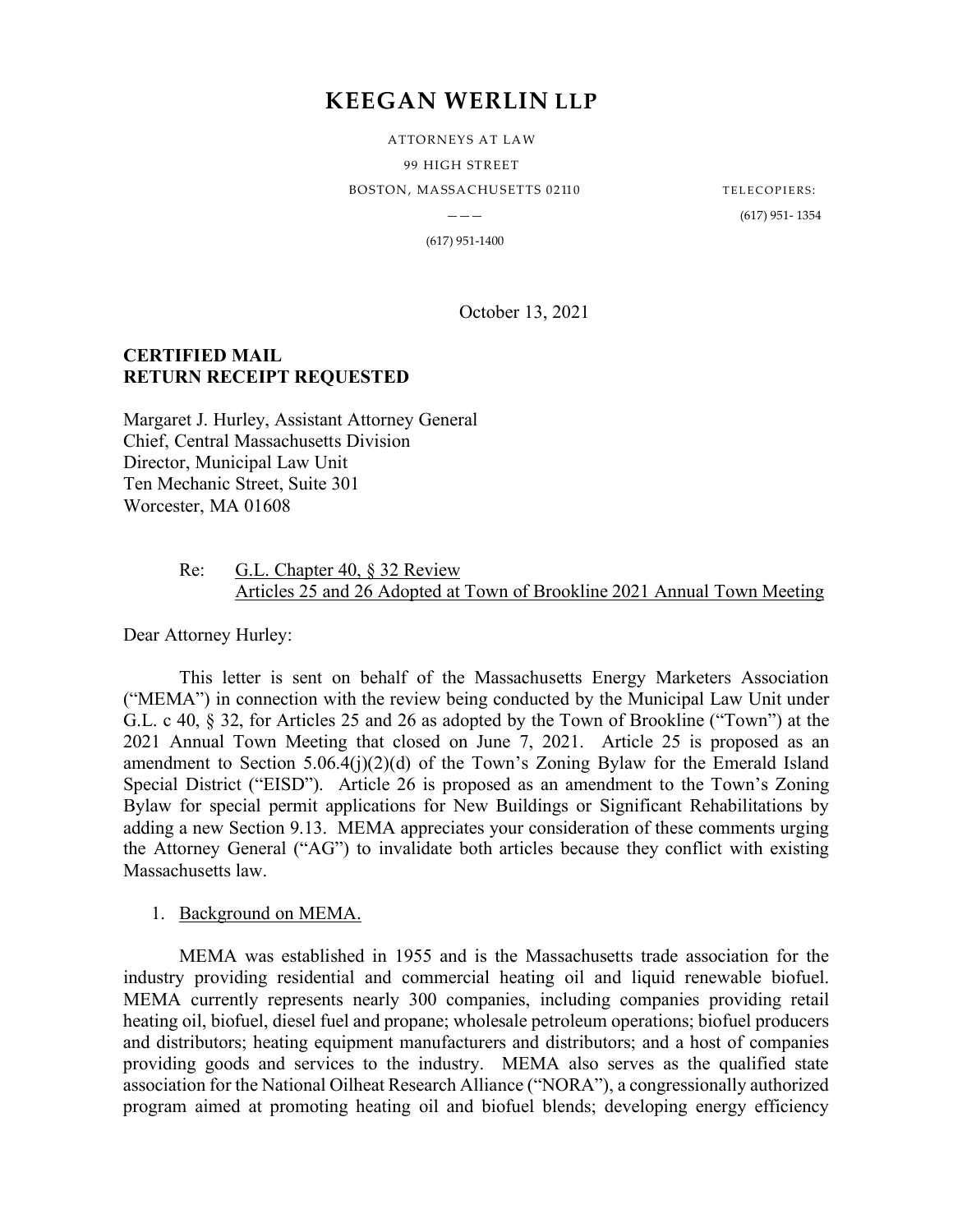Letter to Office of Attorney General - Municipal Law Unit Re: Articles 25 and 26 - Brookline 2021 Annual Town Meeting October 13, 2021 Page 2 of 11

initiatives; educating consumers and the industry; and developing research and development projects leading to cleaner heating fuels and more efficient heating equipment.

Collectively, MEMA's retail members store, sell and deliver nearly 70 percent of the residential and commercial heating oil used in Massachusetts. These companies and related businesses employ several thousand highly skilled workers statewide. Retail heating oil companies provide a reliable, safe and economical liquid fuel energy source to more than 750,000 homes and businesses in the Commonwealth. Additionally, the industry installs and maintains high-efficiency heating and hot water systems and has a proven track record of unsurpassed service to its customers.

MEMA has supported efforts by Governor Baker, the Massachusetts Department of Energy Resources ("DOER") and the Massachusetts legislature to limit fossil fuel use and seek renewable sources for heating and transportation fuels as a pathway for reducing greenhouse gas emissions. The heating oil industry continues to demonstrate that support through expanded use of clean, renewable "biofuel" (also known as "biodiesel"), and significant reductions in greenhouse gas emissions are being achieved through its use as a gallon-for-gallon substitute for petroleum-based fuels used for space heating and transportation. Biofuel is a non-toxic, biodegradable, renewable fuel, produced from agricultural byproducts and coproducts, including used cooking oil, animal fats, inedible corn oil, soybean oil and canola oil, and reduces greenhouse gas emissions by 52% to 86%.

Under DOER's Alternative Energy Portfolio Standard program that incentivizes biofuel blends of 10% (B10) or higher, heating oil use in Massachusetts has been cut by more than 46 million gallons since the program started in January 2018. To further demonstrate that the heating oil industry is committed to be a partner in significant climate change control, in September 2019 the industry in Massachusetts and the Northeast committed to a resolution to reduce greenhouse gas emissions, based on 1990 levels, by 15 percent by 2023, 40 percent by 2030, and net-zero by 2050. These goals can be met by using higher blends of biofuel in heating oil, including a 50% blend (B50) by 2030.

## 2. Summary of Article 25.

At its 2021 Annual Town Meeting, the Town passed Warrant Article 25 ("Article 25"), which would amend Section  $5.06.4(i)(2)(d)$  of the Town's Zoning Bylaw for the EISD by adding a requirement that any new building proposed in the EISD with a design that requires a special permit must be "free of on-site fossil fuel infrastructure." The term "on-site fossil fuel infrastructure" is defined to include "fossil fuel piping that is in a building, in connection with a building, or otherwise within the property lines of premises, including piping that extends from a supply source." Thus, Article 25 would create a condition that a project proponent who pursues a special permit to relax any of the dimensional requirements for a new building is compelled (with few minor exceptions) to abandon the use of fossil fuel in the building. An applicant may still develop the property using fossil fuel infrastructure if they conform to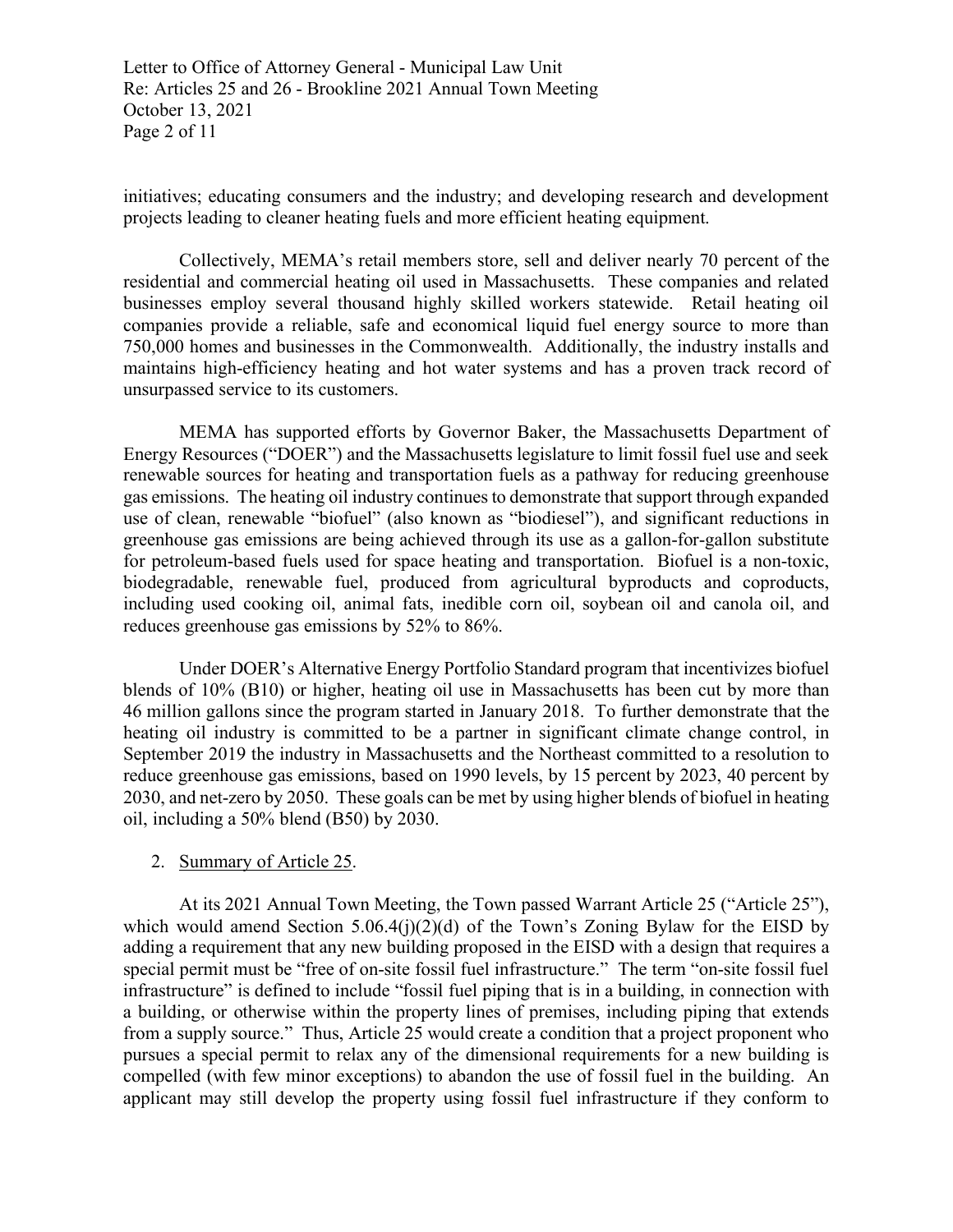Letter to Office of Attorney General - Municipal Law Unit Re: Articles 25 and 26 - Brookline 2021 Annual Town Meeting October 13, 2021 Page 3 of 11

underlying zoning criteria and do not seek a special permit, but the only other option to relax dimensional zoning without a special permit is a variance. The prerequisites for variances are extremely difficult to meet. G.L. c. 40A, § 10. Variances are rarely granted and often successfully challenged. See Guiragossian v. Board of Appeals of Watertown, 21 Mass. App. Ct. 111 (1985); Blackman v. Board of Appeals of Barnstable, 344 Mass. 446, 450 (1956); Coolidge v. Zoning Board of Appeals of Framingham, 343 Mass. 742, 743 (1962); Warren v. Board of Appeals of Amherst, 383 Mass. 1, 2 (1981). Thus, the effect of Article 25 is to deny an applicant's ability to use on-site fossil fuel infrastructure in a new building while also seeking a special permit to modify any dimensional zoning standards for that building.

A document identified as "Reports of Select Board and Advisory Committee on the Articles in the Warrant for the Annual Town Meeting" (herein "Reports") was distributed at the 2021 Town Meeting. In the Reports, the Article 25 proponents indicated they were seeking a way "to create a zoning incentive strategy to encourage Fossil Fuel Free (FFF) construction" in response to the AG's ruling dated July 21, 2020 that Warrant Article 21, adopted at the Town's November 2019 Town Meeting (herein "Article 21"), was in conflict with state law. In the Reports, the proponents' description of Article 25 included a claim that "the use of incentives to encourage FFF development was suggested as an alternative" by the AG in the ruling on Article 21, and they stated that Article 25 "tests the concept of incentivizing FFF development with new zoning opportunities."

In the Reports, the proponents observed that in a ruling dated March 13, 2017, the AG had approved the bylaw passed as Article 7 at the Town's Special Town Meeting of November 15, 2016 (herein "Article 7"), which amended the EISD to add a provision offering dimensional zoning relief through a special permit if a new building or renovation in the EISD met LEED® Silver Certifiable (or higher) development standards. In this regard, the proponents asserted the language of Article 7 "was approved by the [AG], *presumably because* it was an incentive for obtaining the special permit with the expanded dimensional allowances in the EISD" (emphasis added). With respect to Article 25, the proponents also maintained in the Reports that "this simple but significant change in the EISD requirements can establish incentivized FFF 'proof-of-concept for new construction,' a major step entirely consistent with Article 21 and the Town's movement toward a more sustainable future."

These claims are inaccurate. The 2017 letter approving Article 7 did not fully validate Article 7. The AG's letter stated "it is unclear what the Town means by shall be 'LEED Silver Certifiable or higher' and whether LEED® certified standards are directory or mandatory. However, for the reasons provide below, *the Town cannot mandate* LEED® certified standards" (emphasis added). The AG's letter also stated that because "LEED® is, in part, a building energy conservation code and its specific building energy conservation requirements may compete with building energy conservation requirements of 780 CMR . . . the *Town is not authorized to mandate that private (non-municipal) construction projects in Town meet the LEED® certified standards*" (all emphasis added). Based on those views, the AG recommended that the Town should consult with town counsel and the state Board of Building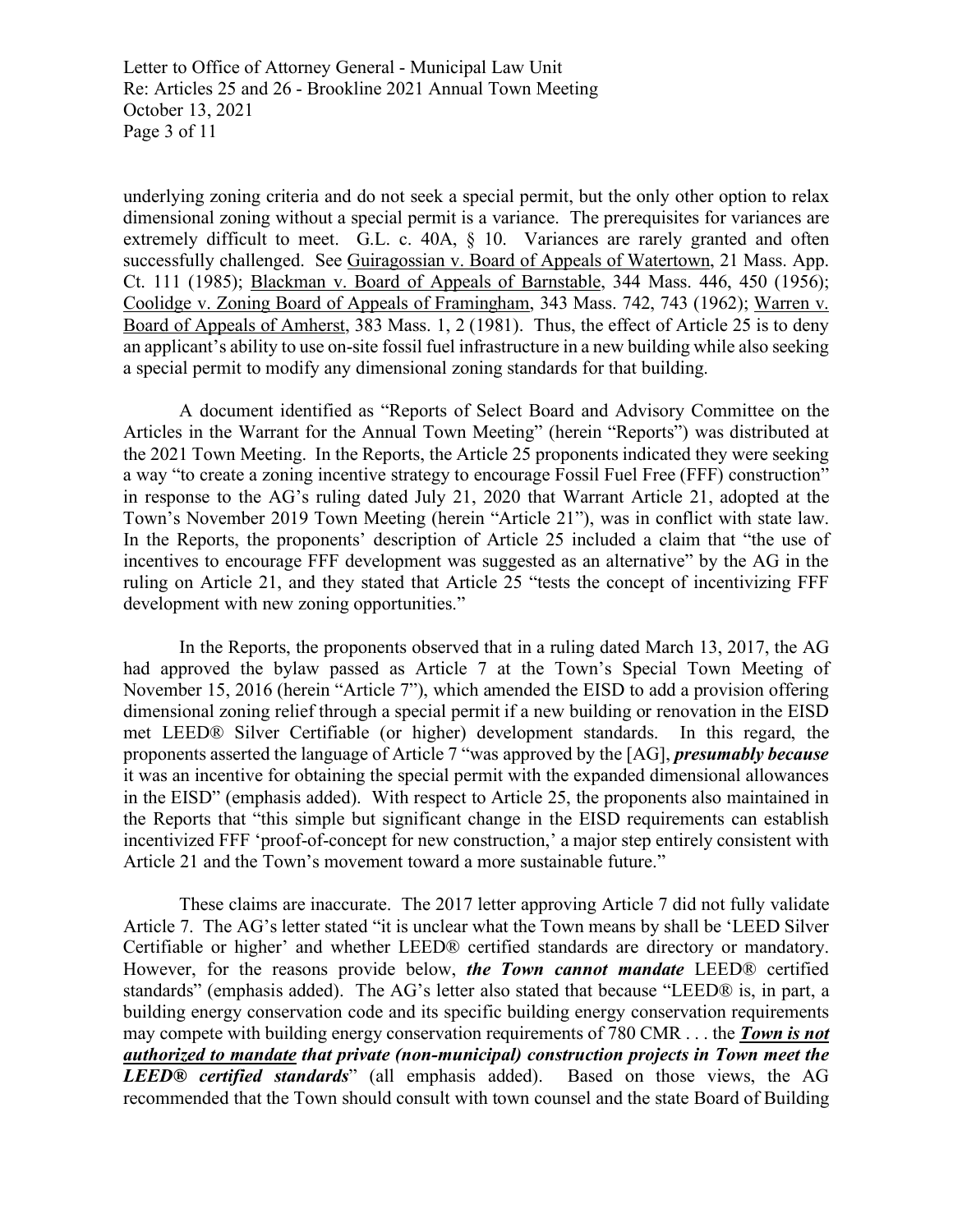Letter to Office of Attorney General - Municipal Law Unit Re: Articles 25 and 26 - Brookline 2021 Annual Town Meeting October 13, 2021 Page 4 of 11

Regulations and Standards ("State Board") when applying the new LEED® requirement "to ensure that the Town is not in conflict with the State Building Code." Thus, contrary to the assertions by the Article 25 proponents, the AG had *not* indicated that the LEED® standards *mandate* in Article 7 was valid because it was presented as an "incentive" for zoning relief.

In the Reports, the Town's Planning Board offered a "Report and Recommendation" in favor of Article 25 with a claim that "the use of zoning incentives to encourage FFF development was suggested as an alternative" in the AG's 2020 letter invalidating Article 21. In fact, the AG's letter stated only the following: "To be sure, even without the by-law, residential and commercial property owners may choose energy systems that do not rely on fossil fuels. And the Town may consider *adopting incentive programs* to nudge property owners in that direction" (emphasis added). The AG's letter did *not* use the word "zoning" in suggesting adoption of "incentive programs," and the *mandate* in Article 25 to use FFF design as a *condition* of seeking a special permit is clearly more than a "nudge."

The Planning Board's comments also indicated that "the *concept of requiring FFF development in order to use* any new incentive zoning opportunities" emerged after the Town separately began examining various zoning strategies to promote housing development. According to the Planning Board, the Town's 2016 Housing Production Plan (HPP) "encouraged zoning amendments to incentivize multifamily or mixed-use development in select areas as a key implementation strategy." Plainly, *encouraging* zoning *amendments* as a planning strategy is not the equivalent of *mandating* a prohibition on fossil fuel use as a precondition to using the special permit procedures. Thus, the mandate in Article 25 is inconsistent with the general "incentive" concept suggested previously by the AG.

In the Reports, the Town's Advisory Committee offered its Recommendation in favor of Article 25, which included the following statement:

By requiring FFF as a condition of receiving the incentives offered under the Special Permit provisions of the EISD, WA 25 will encourage FFF in a small area of town *while simultaneously testing* and clarifying the AG's position *so that we can better craft future FFF initiatives in Brookline that will pass legal scrutiny* [emphasis added].

Despite acknowledging the legal uncertainty of Article 25, the Advisory Committee claimed that Article 25 "does not *mandate* FFF" and suggested that Article 25 "attempts to be responsive to the AG's concerns and specific suggestion to pursue incentives as an approach" and "will test and clarify the AG's interpretation of the law."

In sum, despite their mischaracterizations of the positions stated by the AG in the 2017 ruling on Article 7 and the 2020 ruling on Article 21, the proponents of Article 25 and several Town boards have acknowledged that the article is designed to "test" the limits of those rulings. As discussed below, Article 25 is invalid because it conflicts with those rulings and state law.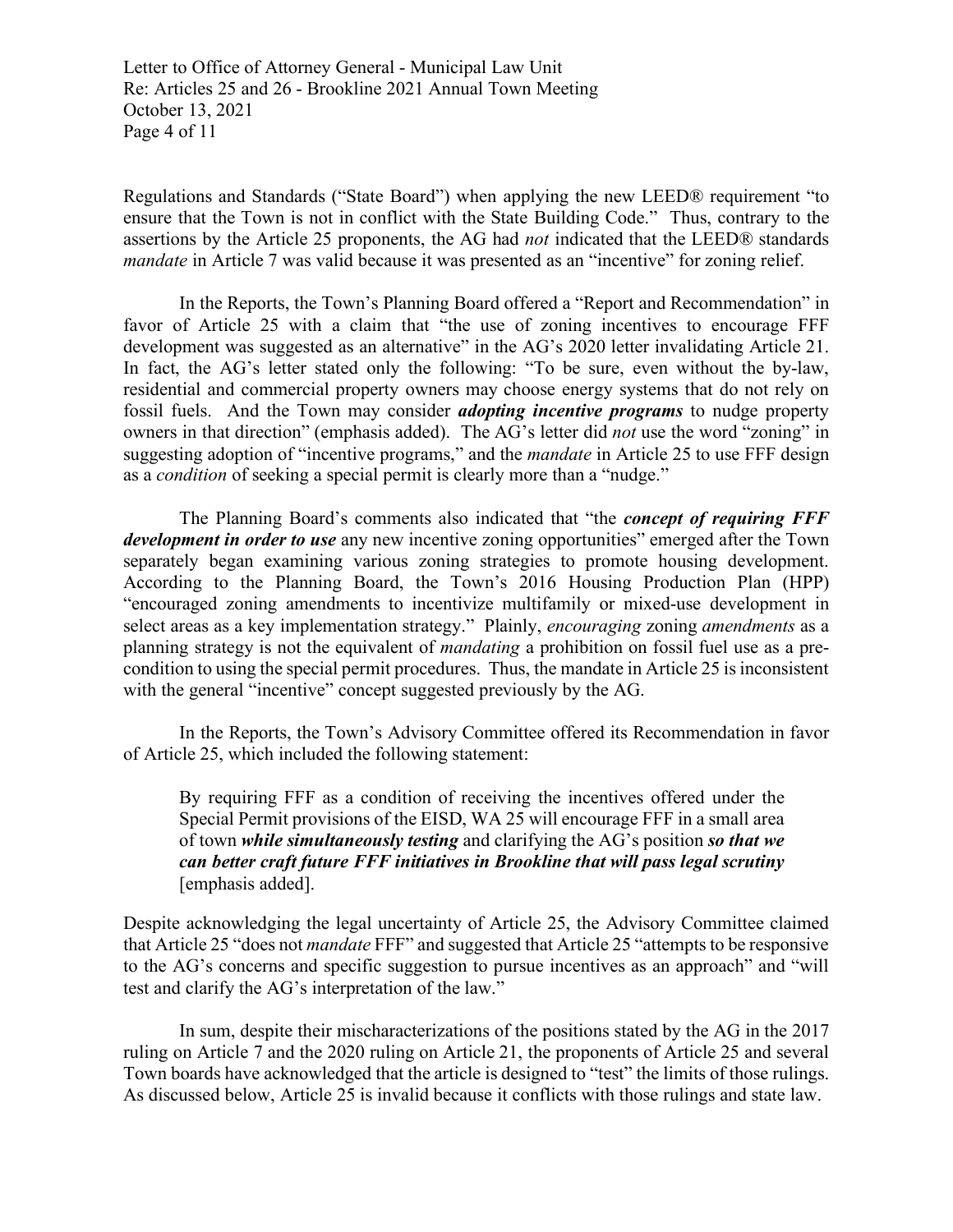Letter to Office of Attorney General - Municipal Law Unit Re: Articles 25 and 26 - Brookline 2021 Annual Town Meeting October 13, 2021 Page 5 of 11

# 3. Summary of Article 26.

At the 2021 Annual Town Meeting, the Town also passed Article 26, which applies in all zoning districts (except two overlay districts) to all special permit applications for New Buildings and Significant Rehabilitations and uses to be located within such New Buildings or Significant Rehabilitations. Under Article 26, if a special permit applicant commits to FFF construction, the special permit would not contain "special" FFF conditions. If the special permit applicant does not commit to FFF design, they will receive an "expiring" special permit or a special permit with conditions "exclusive to the applicant." The "expiring" special permit would allow the applicant to install fossil fuel infrastructure but provide a mandatory deadline of five years (with the option to petition for a one-year extension) to convert to FFF. Upon the expiration of such a permit, the owner would be required to incur the costs to replace the fossil fuel infrastructure with FFF infrastructure. Failure of an owner to make that conversion after the expiration of a special permit would expose the owner to fines or other zoning enforcement.

A special permit that is "exclusive to the applicant" is not transferrable, including by transfer of stock or other ownership interest in a business organization or trust, except in limited cases involving an owner's primary residence. Thus, a new special permit would be required upon a transfer of ownership, and during that special permit review, the new owner would be forced to convert to FFF infrastructure. These "expiring" and "exclusive to the applicant" limitations in Article 26 place significant restrictions on the development, use and transfer of property rights based solely upon the use of fossil fuel.

In the Reports, the Town's Planning Board offered a "Report and Recommendation" on Article 26. Among the comments, the Planning Board stated the following:

Article 26 is a continuation of recent efforts to *encourage* FFF construction; it offers a mechanism for encouraging FFF buildings that *does not immediately appear to constitute a mandate* (as overturned by the Attorney General) but instead *attempts to offer a benefit* to property owners who propose FFF buildings [emphasis added].

The Planning Board also stated the following:

This Article has incorporated many of the exemptions and provisions for waiver of its requirements that were previously approved in WA21. The purpose of this Article is to advance the goals of WA21, while incorporating the procedural elements harmoniously with the Town's Zoning By-Law *and addressing the concerns previously highlighted by the Attorney General* [emphasis added].

The Planning Board commented on the ruling on Article 21 with the following: "The Attorney General's disallowal of WA21 highlighted how legacy laws at the state level enshrine a right to pollute and to emit greenhouse gases that imperil our collective future *making it impossible*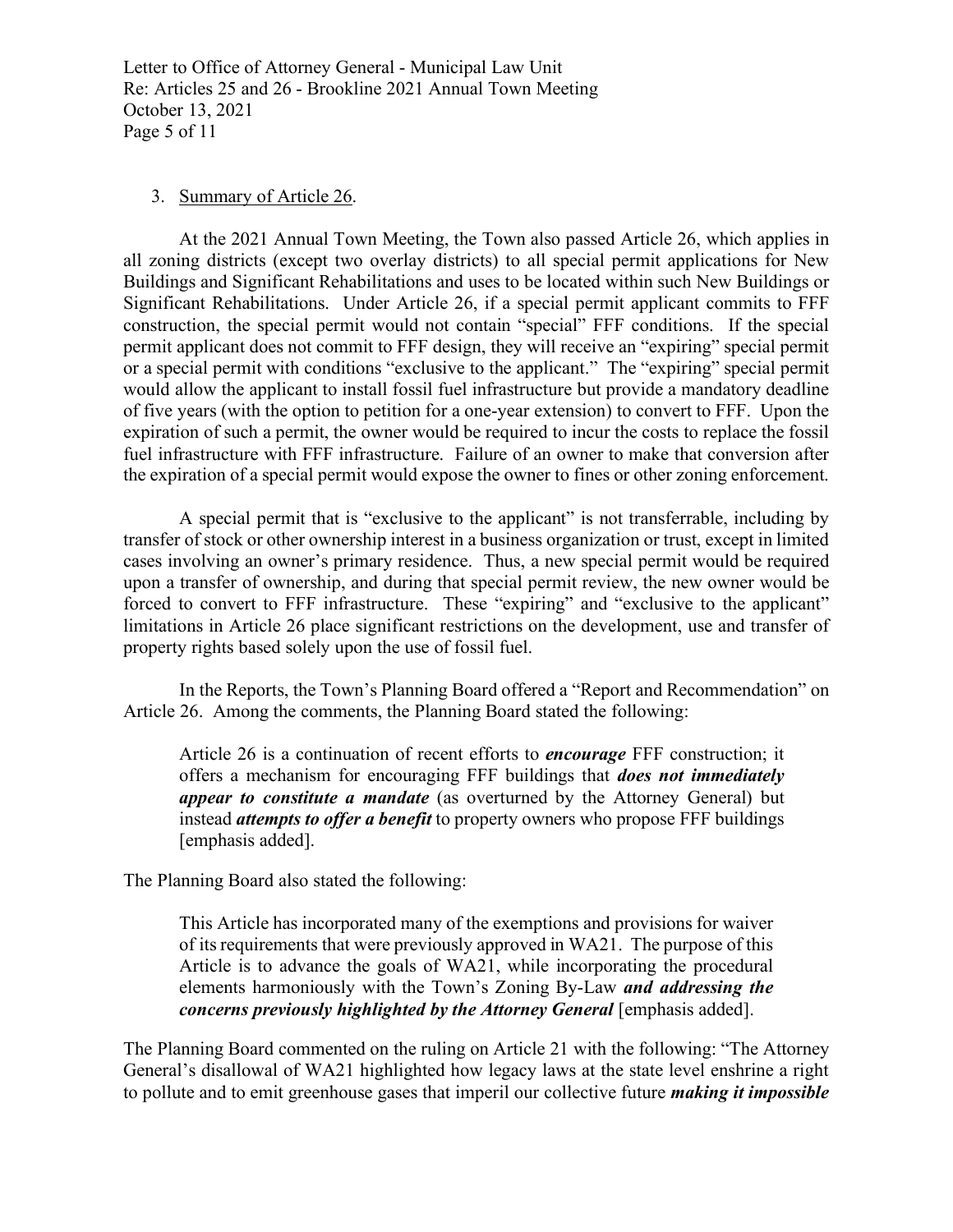Letter to Office of Attorney General - Municipal Law Unit Re: Articles 25 and 26 - Brookline 2021 Annual Town Meeting October 13, 2021 Page 6 of 11

*for Brookline*, other municipalities, or the Commonwealth at-large *to begin to address our building emissions via simple Fossil Fuel Free (FFF) mandates* [all emphasis added]. However, the Planning Board also acknowledged that during a public hearing on Article 26, "some Board members did not interpret the provisions of the article as an incentive, but rather a 'stick'-like requirement, while others were confused about how the waiver exemptions would be applied as applications go through the zoning process."

The Town's Advisory Committee presented a discussion of Article 26 in the Reports. Among these comments, the Committee acknowledged the following: "There was extensive discussion on whether the Warrant Article is a true incentive as suggested by the Attorney General's Office. Is it an incentive, or a requirement? It was concluded by the Committee that perhaps it is best for the AG's office to make that determination." Further, the Committee cited the following concerns expressed by the Town's Planning Department about Article 26:

The Department is concerned that the new [Article 26] requirements may further dampen the rate of construction of multi-family projects through the Special Permit process and could have the opposite effect on projects through the Chapter 40B process. Another concern was cost parity for operation of all-electric buildings and what effect that would have on tenants, especially those with less economic means. Finally, there was discussion of the Planning Department's research of zoning based fossil-fuel free incentives and how it is perceived by developers and other industry experts as a non-viable option.

In sum, Article 26 is designed to "test" the limits of the positions stated by the AG in the 2017 ruling on Article 7 and the 2020 ruling on Article 21 by proposing a "mandate" in the form of purported "incentive." As discussed below, Article 26 also must be found to be invalid as in conflict with existing state law.

#### 4. Legal Standards for Review of Articles 25 and 26.

A local by-law should be invalidated under G.L. c. 40, § 32 where the by-law is inconsistent with the state Constitution or state laws. Town of Amherst v. Attorney General, 398 Mass. 793, 796 (1986). MEMA is aware that the review by your office is not a review of the policy arguments presented for or against the enactments. Id., at 798-799. Municipalities may not adopt by-laws or ordinances that are inconsistent with state law. Boston Gas Co. v. Somerville, 420 Mass. 702, 703 (1995), and cases cited. Notwithstanding broad home rule authority available to municipalities, where the Legislature's intent to preclude local action is clear, and where a "sharp conflict" exists between the local by-law and state law, the local bylaw should be declared invalid. Bloom v. Worcester, 363 Mass. 136, 154-155 (1973).

In assessing whether a local enactment is inconsistent with state law, our courts will consider "whether there was either an express legislative intent to forbid local activity on the same subject or whether the local regulation would somehow frustrate the purpose of the statute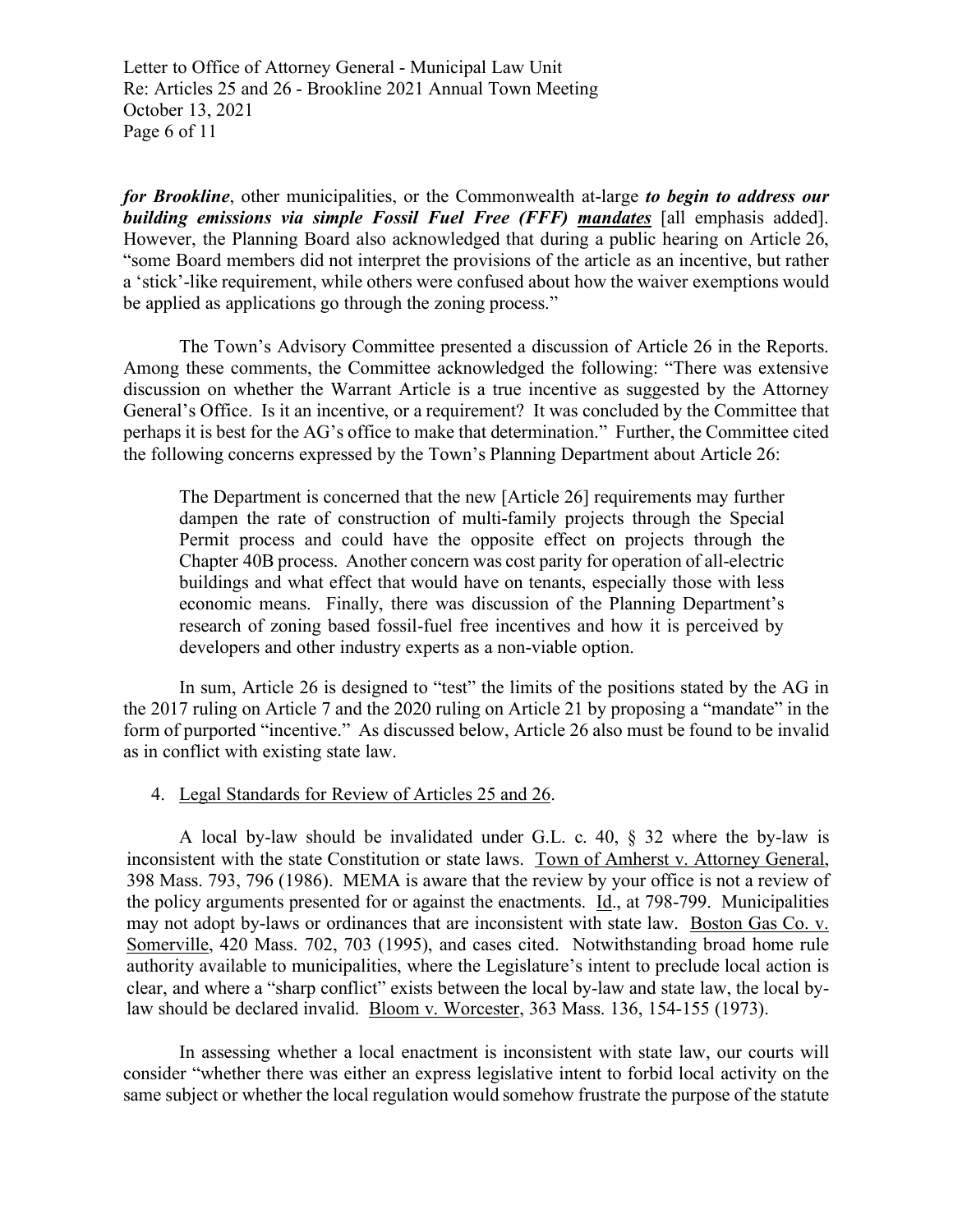Letter to Office of Attorney General - Municipal Law Unit Re: Articles 25 and 26 - Brookline 2021 Annual Town Meeting October 13, 2021 Page 7 of 11

so as to warrant an inference that the Legislature intended to preempt the subject." Boston Gas Co. v. Somerville, 420 Mass. at 704. The Supreme Judicial Court ("SJC") has said it can infer that the Legislature intended to preempt the entire field of a topic "when legislation on the subject is so comprehensive that a local enactment would frustrate the statute's purpose." Id.; Accord Town of Wendell v. Attorney General, 394 Mass. 518, 527–528 (1985); New England Tel. & Tel. Co. v. Lowell, 369 Mass. 831, 834–835 (1976).

## 5. Articles 25 and 26 Are Preempted By the Massachusetts State Building Code.

Under G.L. c. 143, § 93, the State Board has been established and directed "to adopt and administer" a comprehensive state building code. Under c. 143, § 94, the State Board's authority includes the following powers and duties [all emphasis added]:

(a) To formulate, propose, adopt and amend rules and regulations relating to (i) the construction, reconstruction, alteration, repair, demolition, removal, inspection, issuance and revocation of permits or licenses, installation of equipment, classification and definition of any building or structure and use or occupancy of all buildings and structures and parts thereof or classes of buildings and structures and parts thereof  $\dots$ ; (ii) the rehabilitation and maintenance of existing buildings; (iii) the *standards or requirements for materials to be used in connection therewith*, *including but not limited to* provisions for safety, ingress and egress, *energy conservation*, and sanitary conditions; (iv) the establishment of reasonable fees for inspections, which fees shall be collected and retained by the city or town conducting such inspections. Such rules and regulations, together with any penalties for the violation thereof, as hereinafter provided, shall comprise and be collectively known as the state building code.

. . .

(c) To make a continuing study of the operation of the state building code, and other laws *relating to the construction of buildings* to ascertain their effect upon the cost of building construction *and the effectiveness of their provisions for* health, safety, *energy conservation* and security.

. . .

(o) To adopt and fully integrate the latest International Energy Conservation Code as part of the state building code, *together with any more stringent energyefficiency provisions that the board, in consultation with the department of energy resources, concludes are warranted*. The energy provisions of the state building code shall be updated within 1 year of any revision to the International Energy Conservation Code.

(p) In consultation with [DOER], to develop requirements and promulgate regulations as part of the state building code for the training and certification of city and town inspectors of buildings, building commissioners and local inspectors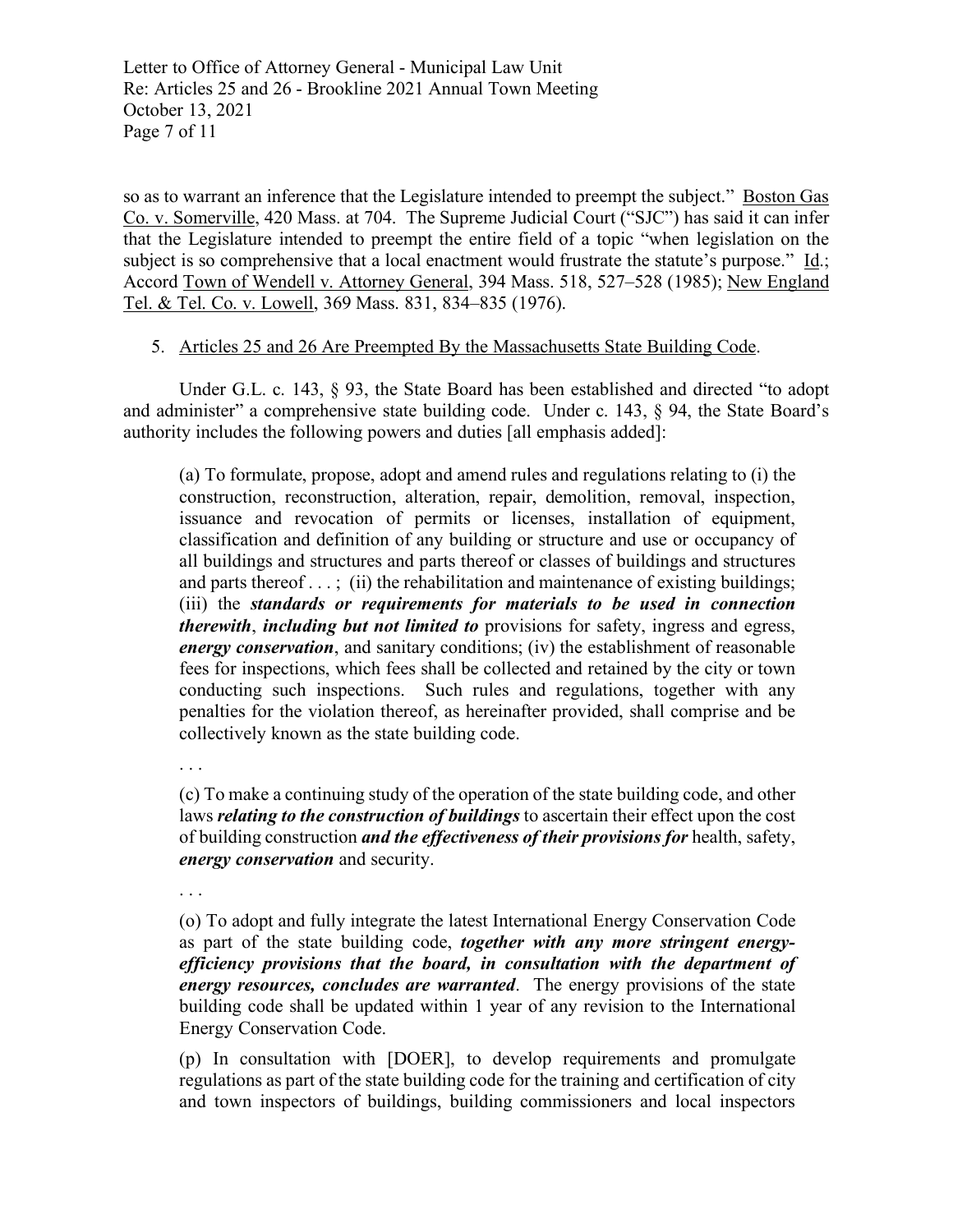Letter to Office of Attorney General - Municipal Law Unit Re: Articles 25 and 26 - Brookline 2021 Annual Town Meeting October 13, 2021 Page 8 of 11

> regarding the energy provisions of the state building code, and to require that all new construction and any major reconstruction, alteration or repair of residential and non-residential buildings pass inspection by inspectors who have been trained and certified, demonstrating full compliance with the energy provisions of the state building code.

> (q) In consultation with [DOER], to develop requirements and promulgate regulations as part of the state building code, in addition to the requirements of the latest International Energy Conservation Code, requiring a process *to ensure that all new non-residential buildings* larger than 10,000 square feet and any major reconstruction, alteration or repair of all such buildings *perform as designed with respect to energy consumption* by undergoing building commissioning or acceptance testing. Such commissioning must be completed before the issuance of a certificate of occupancy.

> (r) In consultation with [DOER], professional organizations and other stakeholders, to prepare a report evaluating the advisability of a requirement of periodic commissioning for large non-residential buildings and, if such a requirement is deemed advisable, evaluating possible approaches to periodic commissioning.

These detailed provisions in the statute establishing the State Board demonstrate that the Legislature expected the State Board's broad powers and duties to encompass *setting standards for energy conservation in building design and construction* and working with DOER to develop standards for energy efficiency and energy consumption.

Under c. 143,  $\S$  95, "the powers and duties of the State Board set forth in  $\S$  94 shall be exercised to effect the following general objectives:"

(a) *Uniform standards and requirements for construction and construction materials*, compatible with accepted standards of engineering and fire prevention practices, *energy conservation* and public safety. In the formulation of such standards and requirements, performance for the use intended shall be the test of acceptability, in accordance with accredited testing standards.

(b) Adoption of modern technical methods, devices and improvements which may reduce the cost of construction and maintenance over the life of the building without affecting the health, safety and security of the occupants or users of buildings.

(c) Elimination of restrictive, obsolete, conflicting and unnecessary building regulations and requirements which may increase the cost of construction and maintenance over the life of the building or retard unnecessarily the use of new materials, or which may provide unwarranted preferential treatment of types of classes of materials, products or methods of construction without affecting the health, safety, and security of the occupants or users of buildings.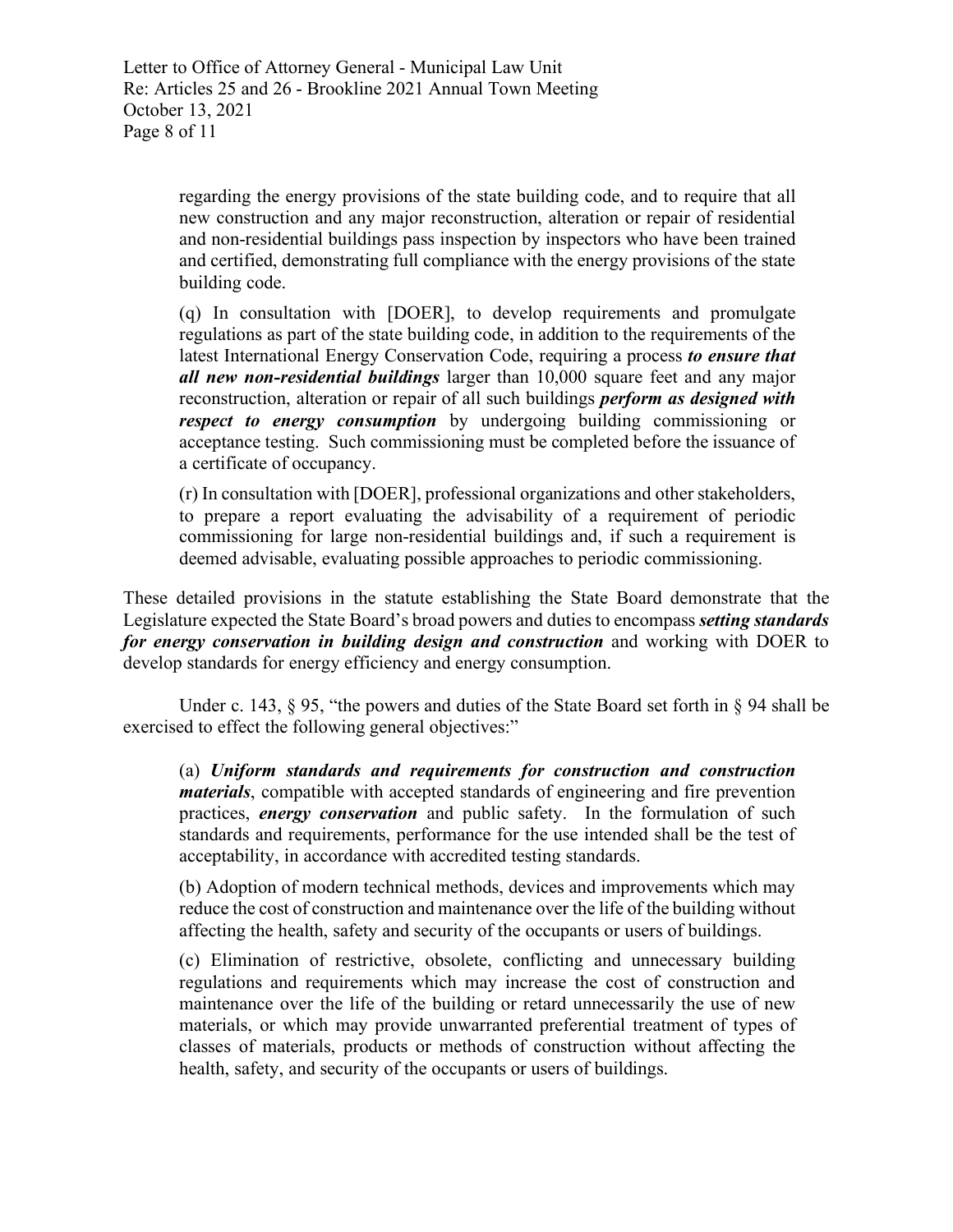Letter to Office of Attorney General - Municipal Law Unit Re: Articles 25 and 26 - Brookline 2021 Annual Town Meeting October 13, 2021 Page 9 of 11

These additional detailed provisions in the state statute establishing the State Board demonstrate that the Legislature expected the State Board's broad powers and duties to encompass setting uniform standards for energy conservation in building design, construction and materials.

Within the context of this broad and comprehensive scope of authority for the State Board, under c. 143, § 98, a municipality may *recommend* that the State Board adopt rules and regulations imposing more restrictive standards than those in the State Building Code for building construction, alteration, repair, demolition, and removal in that municipality. The State Board is authorized to adopt that recommendation if it finds that more restrictive standards are reasonably necessary because of special conditions prevailing in that municipality, and that "such standards conform with accepted national and local engineering and fire prevention practices, with public safety and with the general purposes of a statewide building code." This provision in the state statute is a clear indication that the Legislature intended for municipalities with specific ideas relating to building regulations to direct those to and through the State Board, and *not to attempt to implement individual standards that create a patchwork of regulation for building design, construction and permitting*.

Under the broad authority of these statutory provisions, the State Board has adopted the extensive and comprehensive set of regulations at 780 CMR § 101 *et seq*. as the Massachusetts State Building Code ("State Code"). The State Code is effectuated through the comprehensive regulation of the issuance of building permits by municipalities. Articles 25 and 26 ultimately are designed to be implemented by impeding the issuance of building permits that the Town would otherwise be obligated to issue "for the construction of New Buildings or Significant Rehabilitations that include the installation of new On-Site Fossil Fuel Infrastructure."

Based upon these factors, it must be determined that Articles 25 and 26 are preempted because they interfere with the comprehensive statutory objectives on the subject of building construction and permitting in G.L. c. 143, §§ 93-95. Given the comprehensive legislation on this subject, it can be inferred the Legislature intended to preempt the entire field and preclude inconsistent local enactments like Articles 25 and 26 that would frustrate the statute's purpose.

The language of G.L. c. 143, §§ 93-95 "evince a clear legislative intent . . . to create uniform standards throughout the Commonwealth for the construction of buildings and materials used therein . . . ." St. George Greek Orthodox Cathedral of Western Mass, Inc. v. Fire Dep't of Springfield, 462 Mass. 120, 126-127 (2012), quoting Shriners' Hosp. for Crippled Children v. Boston Redevelopment Auth., 4 Mass.App.Ct. 551, 560 (1976). Importantly, as noted above, the Legislature established c. 143, § 98 as the method for a municipality to ask the State Board for authority to use more restrictive standards than those required by the State Code. The Legislature's intent to preempt local action can be inferred when "the Legislature has explicitly limited the manner in which cities and towns may act on that subject." Id., at 127, quoting Bloom, 363 Mass. at 155.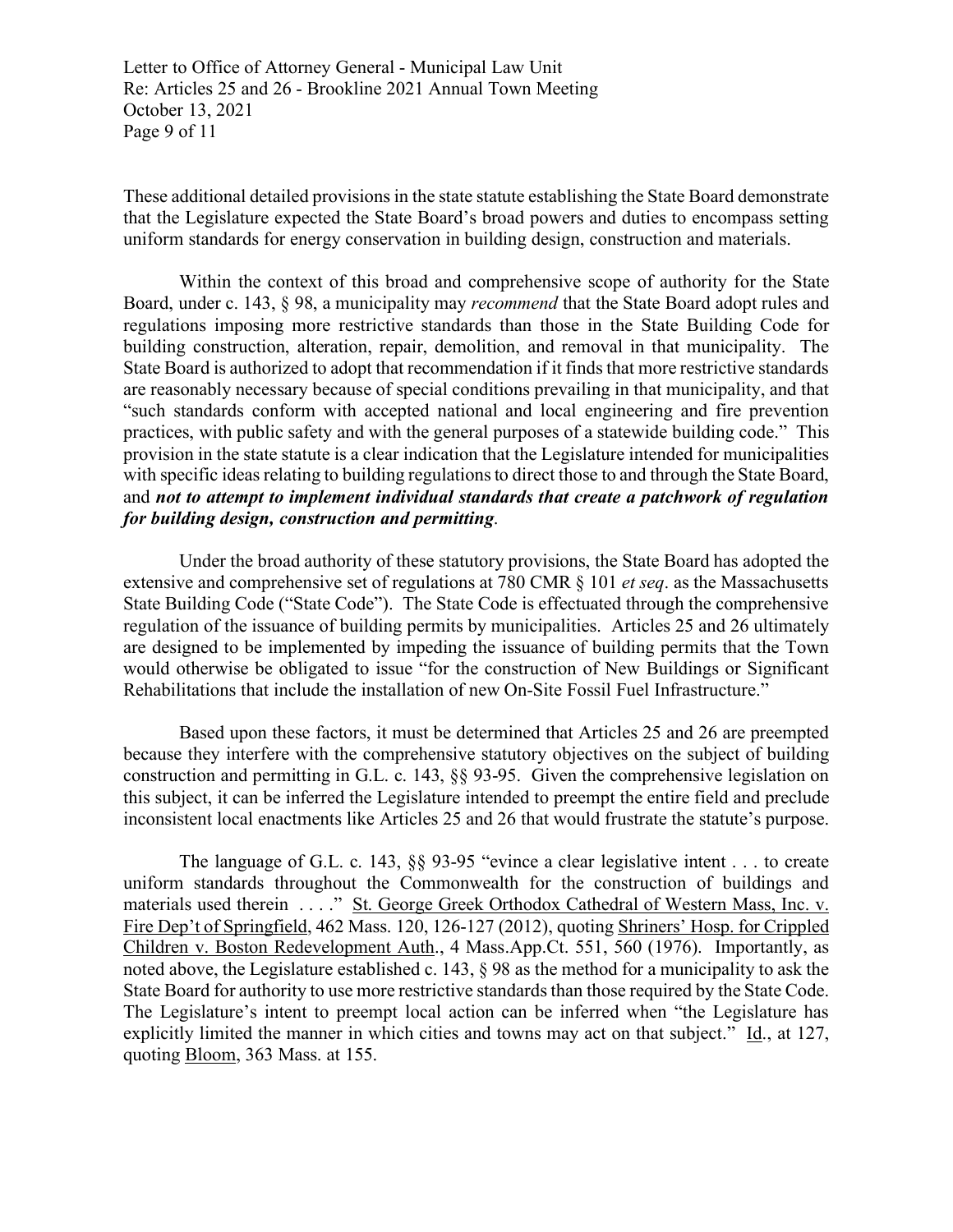Letter to Office of Attorney General - Municipal Law Unit Re: Articles 25 and 26 - Brookline 2021 Annual Town Meeting October 13, 2021 Page 10 of 11

The same conclusion was reached in Town of Wendell, and all of the factors in that decision apply here. Here, the State Board's regulations set statewide standards in a particular field and a local government has attempted to add a layer of regulation imposing requirements beyond those contemplated by the State Board. As succinctly stated in St. George, 462 Mass. at 130, "if all municipalities in the Commonwealth were allowed to enact similarly restrictive ordinances and bylaws, a patchwork of building regulations would ensue."

Importantly, Articles 25 and 26 also are in conflict with the Commonwealth's zoning statute, G.L. c. 40A, § 3, ¶ 1, which states: "No zoning ordinance or by-law shall regulate or restrict the use of materials, or methods of construction of structures regulated by the state building code . . . ." Without question, Articles 25 and 26 regulate and restrict the use of materials and methods of construction of structures that are regulated by the State Code. See discussion *supra* of G.L. c. 143, §§ 93-95.

The Town has ignored the important caveats contained in the 2017 ruling by the AG on Article 7, and the Town has completely misconstrued the "suggestion" regarding "incentives" made by the AG in the 2020 ruling that invalidated Article 21. Even if, hypothetically, there was a way for a town to use zoning incentives to promote a reduction in the use of fossil fuels in new or renovated buildings, the mandates in Articles 25 and 26 (even the Town characterizes them as "mandates") are invalid because they conflict with the state statutes and regulations relating to the use of materials and methods of construction.

## 6. Climate Act

Articles 25 and 26 also conflict with elements of the recently-enacted *Act Creating a Next-Generation Roadmap for Massachusetts Climate Policy*, Chapter 8 of the Acts of 2021 ("Climate Act"). Rather than delegating authority to municipalities to regulate the use of fossil fuels, Section 31 of the Climate Act amended G.L. c. 25A, § 6, to require DOER, in consultation with the State Board, to develop and promulgate "a municipal opt-in specialized stretch energy code that includes, but is not limited to, net-zero building performance standards and a definition of net-zero building, designed to achieve compliance with the commonwealth's statewide greenhouse gas emission limits and sublimits established pursuant to chapter 21N." After DOER promulgates this code, any municipality may adopt it notwithstanding any special or general law, rule or regulation to the contrary. St. 2021, c. 8, § 101. Accordingly, in order for the Town to adopt stricter limits on buildings regarding fossil fuel use, it will need to adopt the new statewide process established by DOER and the State Board under the Climate Act.

The Legislature is presumed to have been aware of the current stretch energy code contained in the state building code when it directed DOER to consult with the State Board in developing the "municipal opt-in specialized stretch energy code." See Comm. v. Katsirubis, 45 Mass. App. Ct. 132, 135 (1998). If the Legislature had intended to allow municipalities to separate limits for fossil fuel use apart from the standards and process that will be established